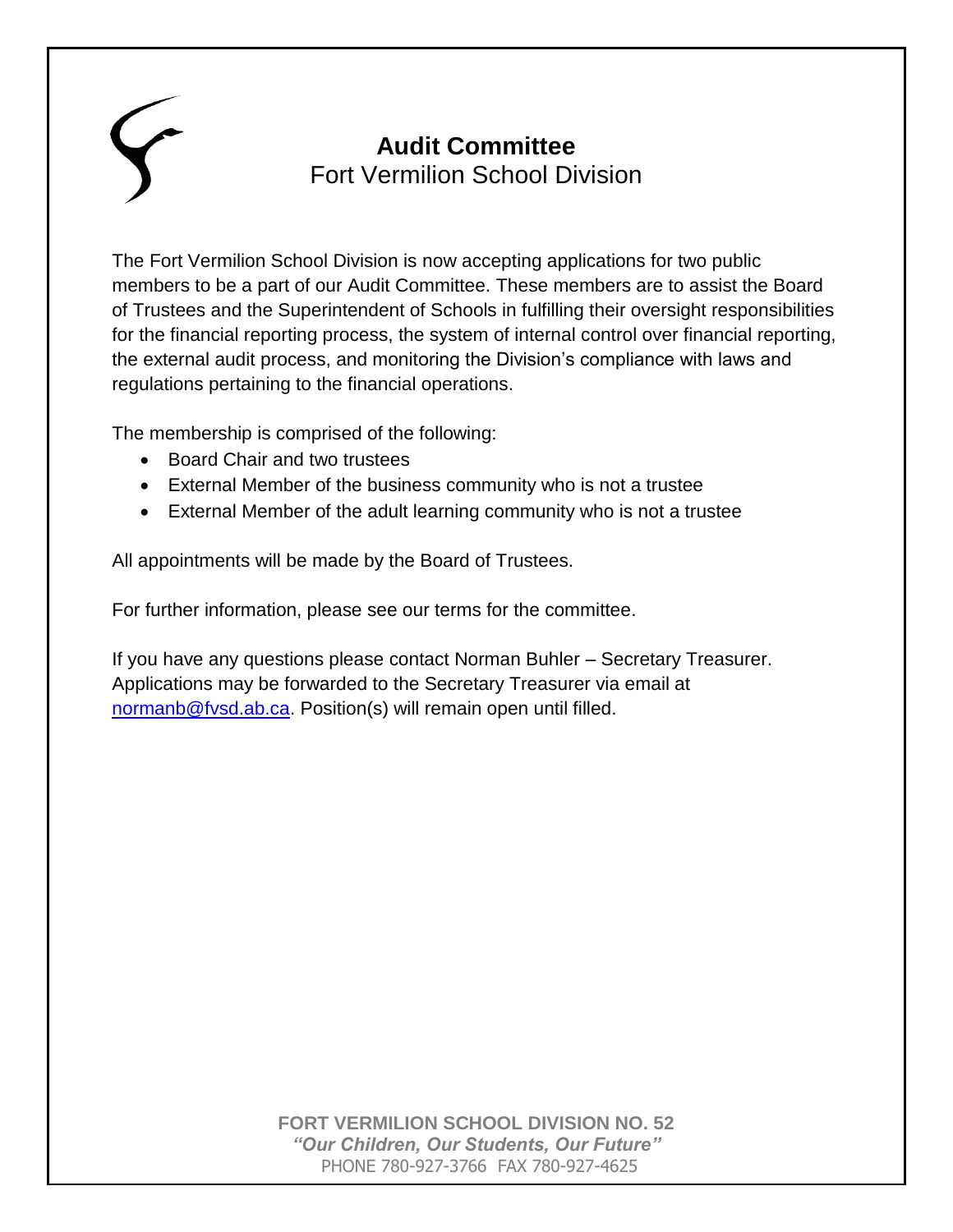

# **Fort Vermilion School Division Audit Committee**

## **Committee Scope:**

To assist the Board of Trustees and the Superintendent of Schools in fulfilling their oversight responsibilities for the financial reporting process, the system of internal control over financial reporting, the external audit process, and monitoring the Division's compliance with laws and regulations pertaining to the financial operations.

#### **Committee Terms of Reference:**

#### **Membership:**

- Board Chair and two trustees
- External Member of the business community who is not a trustee
- External Member of the adult learning community who is not a trustee

The External Members will be reimbursed at the same rate as a trustee for committee work and will serve a two-year term.

#### **Attendance:**

All audit committee members are expected to attend each meeting, in person or via electronic means. The audit committee will invite members of management, auditors or others to attend meetings and, as necessary, it may hold private meetings with auditors and/or any members of the executive. The External Member will attend external audit meetings, usually two per year.

# **Voting Privileges:**

Trustees have voting privileges within the committee.

# **Administrators Assigned:**

Superintendent and Secretary Treasurer as required.

#### **Record of Proceedings of Committee Meetings:**

Minutes of the meeting will be prepared. The Secretary Treasurer will act as Secretary to the audit committee.

#### **Meetings:**

The committee will meet at least twice a year, with the authority to convene additional meetings as circumstances require. Agendas will be developed by the committee Chair in consultation with the Secretary-Treasurer.